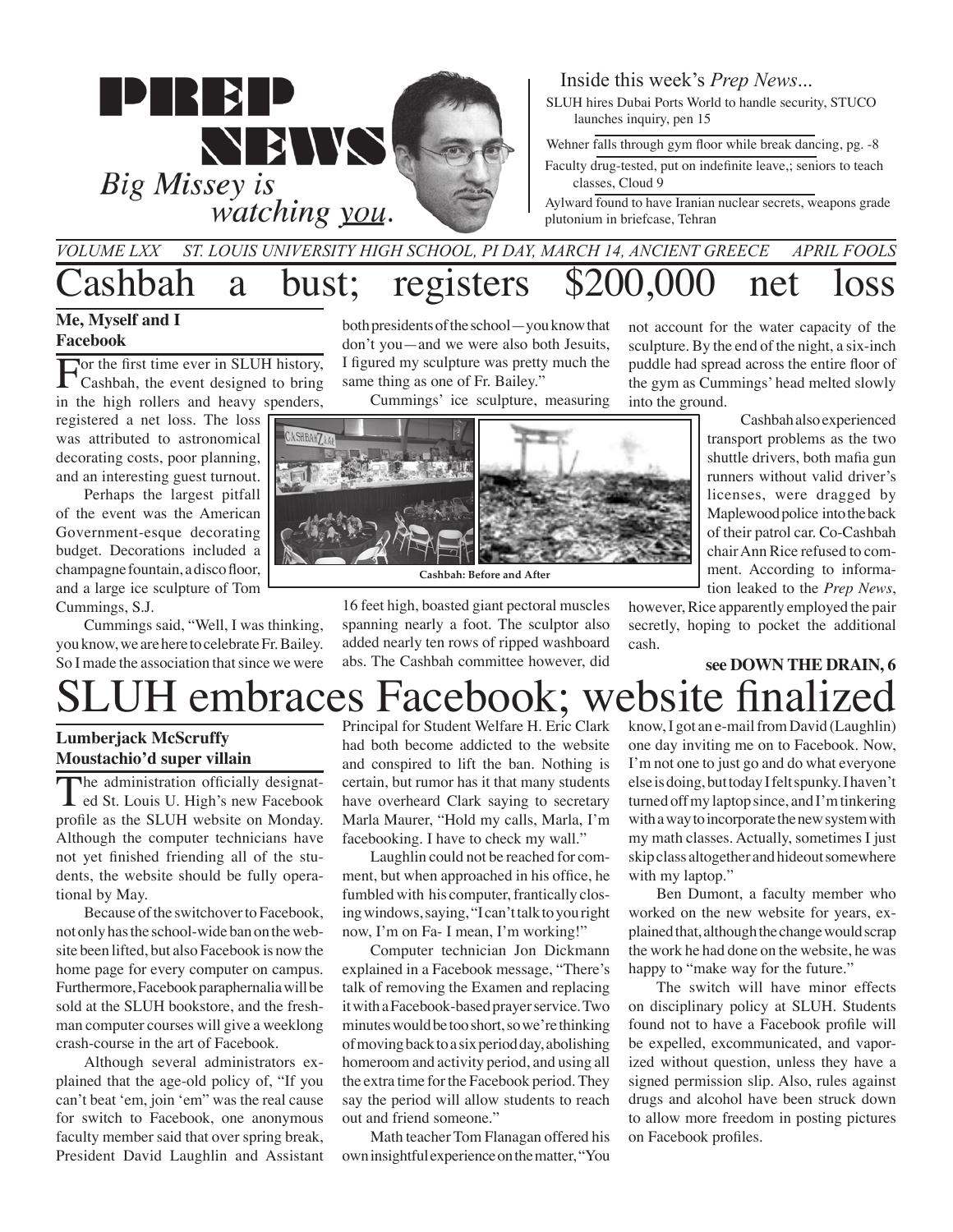# H to play at new Busch, Cardinals

#### **Alf Sanford The Futzman**

Following some under-the-table wheel-ing and dealing by St. Louis U. High administrators and confusion on the part of Cardinals executives, the SLUH varsity baseball team will play its 2006 season in the new Busch Stadium, while SLUH's new field will be used for the Cardinals' 81 regular-season home games.

Apparently, while finalizing plans for the Cardinals' involvement in the Forest Park field, Vice President of Advancement Thom Digman added a stipulation at the end of the agreement.

It reads: "In the event that the Cardinals and SLUH both construct a new stadium in the same year any time in the future, whichever organization can produce the most members with perfect scores on the ACT test over the course of the previous year will have full use of the larger stadium for one calendar year."

The result of the contest, of course, was a landslide victory for SLUH.

#### **Bulbous Shartblat Uh Oh! Oreo**

An ongoing scandal has corrupted St.<br>Louis U. High students' favorite activity period pastime, intramurals.

The scandal, uncovered by students from Team Dunn, alleges several instances of Xavier students bribing Barton with homemade cookies for intramural points. These students have taken the name "Xavier Mafia" (XM).

One student said, "I had noticed something fishy happening with Xavier's point totals, … so I followed known XM members into the Social Studies office one day and pretended to talk to (history teacher Tom) Wilson while the XM spoke to Barton. The members gave him a plate of large double chocolate cookies and then promised to name their firstborns after *Star Wars* characters. Barton then marked something in a little black book. I checked the IM board the next day, and Team Xavier had gone up five points." Members of Dunn also found three containers of cookies underneath Barton's desk.

When informed of these allegations,

Digman said, "I really kind of inserted it as a joke. After signing the contract, I showed (former president Paul) Sheridan, and we had a good laugh. Of course, at the time, we never actually thought it would happen. It really is pretty funny when you think about it."

Ferky Jankonsen, the Cardinals' representative (and a graduate of DeSmet) that signed the contract said, "I can't believe it. They took it right from under our noses. Those SLUH boys, you got to hand it to them. But the Cardinals are optimistic that the SLUH facility will meet our needs almost perfectly. For one, we can guarantee a 'sellout' of every game, as admission is free, and the facility only seats a couple hundred people. Sure, we'll lose some money, but money isn't everything."

SLUH's reaction has been highly enthusiastic.

Sophomore Ted Tedenger said, "Now I don't have to leave campus to watch the Cardinals. Oh, and our baseball games will be more exciting too, I guess."

Senior Schimweg Tarlton, the president

of the eating club, hopes to have near daily trips to the ballpark for eating sessions. Tarlton said, "Ballpark food. You can't beat it. I previewed the food earlier. Those hotwursts, where they put a hotdog and a bratwurst in one hotdog bun together, are to die for. It's also great 'cause it costs less and is healthier than our cafeteria food. I think the club members will really enjoy it."

Additionally, third floor employees and big-time donors will have exclusive access to the luxury boxes, henceforth to be known as the Sheridan-Digman High-Rolla Jr. Billiken Boxez. There, drinks will be served in chalices, and theology teacher Tom Cummings, S.J., will function as the bartender and "will pop outside to share a stogey with anyone whenever they want one," said Cummings. Whenever Cummings cannot make a game, theology teacher Michael Marchlewski, S.J., will fill in.

Head coach Steve Nicollerat said, "It's a top-notch facility for a top-notch group of kids. They really deserve it. They've worked hard to get to varsity, and they really are just

**see BUSCH, THREE**

## Barton accused in intramural cookie scandal

**Room 101** Youse a fool, 2006

Barton commented through a mouthful of oatmeal raisin, "I never like to hear that someone is cheating at intramurals. It is nearly a capital sin. I'd also like to say that as the moderator I reserve the right to do WHATEVER I want!"

Mothers of known XM members refused to comment on where these homemade cookies came from.

Xavier was further accused of bringing SceneIt cards to IM Movie Trivia and using cell phone Internet access in an attempt to win Music Trivia. Assistant Principal for Student Affairs Eric Clark promised to look into these claims of illegal cell phone activity.

Xavier homeroom teachers: film teacher Mark Cummings, French teacher Jennifer Crespin, physics teacher Eric LaBoube, and theology teacher Rosemary Queathem sent out a unanimous response to the accusations: "We did not authorize, nor had knowledge of, any cheating or bribing as a method for winning intramural games. Go Xavier!"

As part of his defense, Barton protested, "Junior homeroom M224 was missing their teacher, Mr. Cummings, throughout the whole of Movie Trivia. With him, they were guaranteed a win; without him, they had no chance. I boosted them a little for a nominal fee, but that was only fair."

A committee is being put together to investigate the full extent of the corruption. Disgruntled M218 homeroom teacher David Callon will head the committee. Until a verdict can be reached, all students are restricted from bringing food to Barton, and Barton has been banned from all intramural activities.

At the first meeting of the committee, Barton pleaded to allow the students to continue providing him with tasty treats throughout the week.

At this time, Principal Mary Schenkenberg will step down from her duties and fill in for Barton as intramural moderator.

"I feel that intramurals are a crucial part of our students' SLUH experience," Schenkenberg said. "They need to learn vital lessons that they will use in the real world such as bribery and underhanded dealing, and I feel that I must concentrate all my efforts on the program."

With Schenkenberg's leave of absence comes an open principal position. At the top of the substitute list is Barton himself.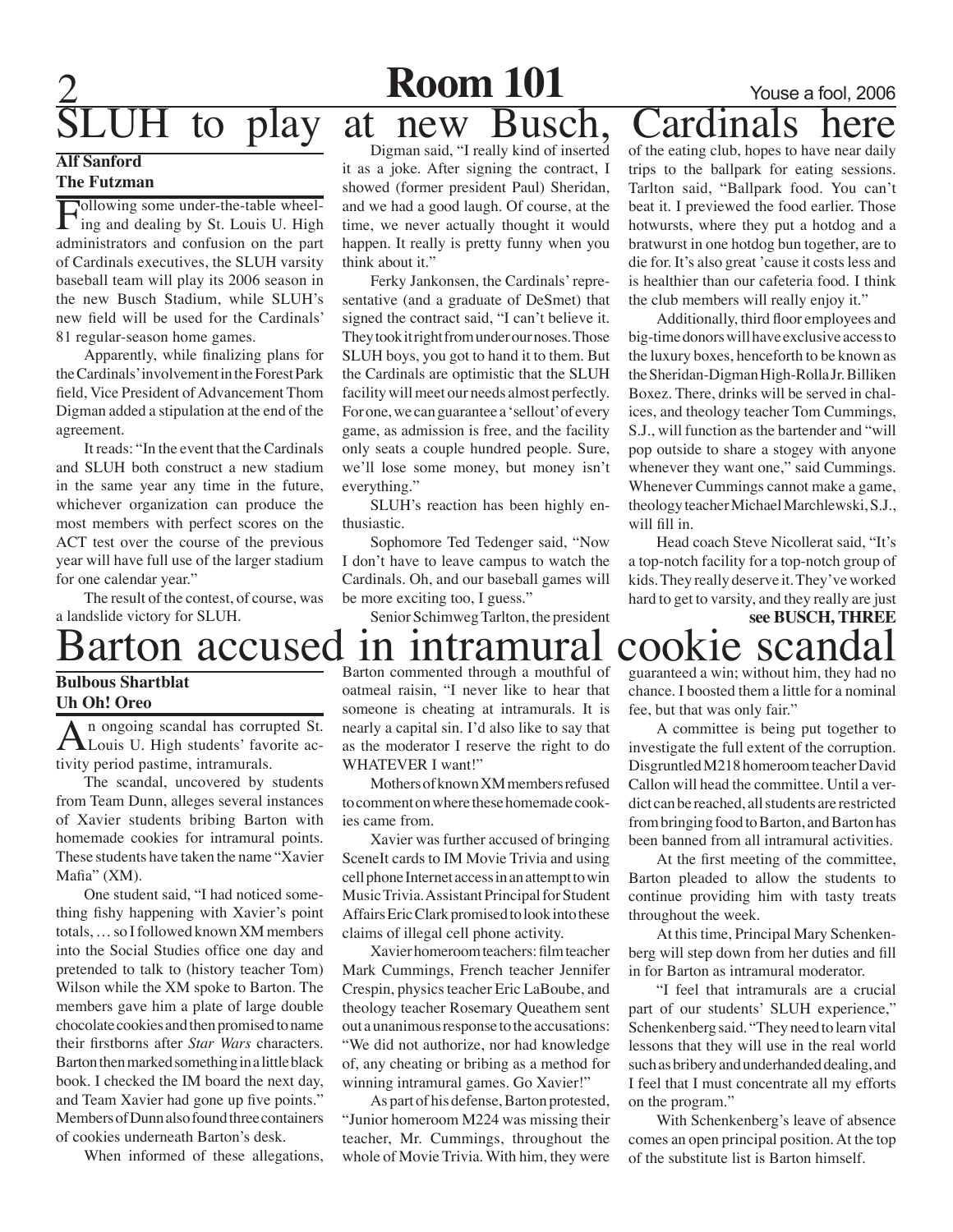

### April Tools, 2006 **2+2=5** Faculty to drive shuttles as parking moves further

#### **Mother Superior Oh Flitterbick!**

 $\mathcal{T}$ ith the completion of the new student parking lot this past week, another phase of Vision 2000 has come to a close. However, since the lot is now west of Forest Park Community College (Fo-PoCoCo) and over two and a half miles away, SLUH has bought a shuttle bus as a service for the students. The bus was first put into use this week.

Unfortunately though, the persistent sinkhole problem has set SLUH back financially, so the school could not hire a driver for the shuttle. Instead, driving the shuttle bus has now become a prefecting-type duty for the teachers.

On Monday, the English department had to supply drivers, so they sent out two seasoned veterans, Jim Raterman and Barb Osburg. Raterman greeted the students bright and early in the morning with his usual grin and energy. Unfortunately he had decked himself out in his own uniform, complete with a conductor's hat. To top it all off, he even installed his own bell. Many juniors grumbled that he rang the bell too frequently and laughed to himself every time it chimed.

Osburg nearly caused an accident when she was driving a group of sophomores in the afternoon. Osburg got out of the driver's seat while the bus was in motion to lead a Disney sing-a-long. A crash was averted simply because there were no cars on Berthold at

### frisbee

#### (Doc Oc)

and we weren't a club sport. Doc Brock has taken this rowdy crowd under his wing, has led us back to club sporthood, and now we're getting a stadium!" exclaimed senior Will Forceschool.

The administration is still discussing the plans for the rest of the land purchased by the school. Schenkenberg has formed a committee to oversee a committee that will decide what to do with the space. The committee, according to Schenkenberg, has sought student input on the topic.

"We talked with a freshman just last week!" she said. As for the name of the student, she could not recall.

the time.

"It was scary," one anonymous sophomore commented. "The singing that is. I don't think I've witnessed anything so awful."

The foreign language department took over Tuesday. During the morning shift, Spanish teacher Kevin Moore took the helm. To no one's surprise, he began the drive with a lecture about the evils of fossil-fuel vehicles and then proceeded to tow the bus to school with his bicycle. Surprisingly, many students opted to walk to school instead; the others missed the first two class periods. Moore has subsequently been placed in the intensive care unit at Barnes-Jewish Hospital for extreme fatigue.

Instead, history teacher Steve Aylward filled in and volunteered to drive. However, he refused to drive the bus and instead stuffed students into his environment-friendly Echo and a rickshaw pulled by his cat, Attila. Unfortunately, 14 of the 16 students in Aylward's car died from asphyxiation caused by Aylward's refusal to turn on the air conditioning, compounded by the boredom from listening to 90.7 KWMU, National Public Radio. Aylward said, "'Tis a small price to pay to save the planet. But their martyrdom will not be in vain. The planet must survive!"

Biology teacher Steve Kuensting swapped his driving shift with Matt Scuito, leaving him behind the wheel Wednesday afternoon. Kuensting managed to crash the shuttle on Macklind, running head-on into a semi. The school is currently investigating the condition of the bus, and the amount of money required to fix it. The health of the juniors on the bus is unknown, and the administration hasn't planned to look into it.

Kuensting commented, "Hee Hee. Stick it to the Man. That'll teach 'em to try and give me seven periods. I told 'em, 'You lose. I am not doing it.' Weren't even gonna give me a pay raise. I mean, do they want to send me to the nut house? Oh well. They're gonna fire me."

The bus will remain out of service for the next week, and students will be required to walk. As one administrator said, "We're doing all we can in the best interest of our students. We're only thinking about them."

over, on this."

Theology teacher Matt Sciuto concluded, "What a great thing for SLUH ... on this. I just can't wait to see the Jr. Bills in action and take some pictures, on this. But I've got to go on this interview is

While the attendance at Cardinal games may put a strain on the already tight parking situation, the new parking lot, which will have approximately 18,325.6 parking spaces, should open shortly.

happened to be walking by, added, "Heckuva deal for SLUH. Those baseball guys, they sure make one heckuva team. They give it their all, 110% every day. Of course you gotta love T-Digs (Thom Digman), pullin' that one out of his hat, getting to play in the big house, don't ya? Heckuva deal."

some great kids. Super duper." Football coach Gary Kornfeld, who

(from way out of left field)

#### $B$  $\Omega$ cH<sub> $\overline{B}$ </sub>

want from Kingshighway to the Dino lot with absolutely no consequences.

"The kicker is, with all of this Vision 2000 construction, pretty soon our campus will be bigger than Saint Louis U.," said Zarrick. "This place is going to be great."

*Quote of the Week*

"I thought we came out sluggish in the first period, and golly, did it cost us." —St. Louis Blues head coach Mike Kitchen

Although nothing is final, the committee has come up with a few ideas for the property including a junior varsity football stadium, an ice-hockey arena, and an outdoor target area/hunting ground for the rifle team. Discussion of building a pool was raised, but it was decided that because of the terrific facility at Forest Park Community College, it would take at least five more state championships by the swimming and water polo team before SLUH would build its own pool.

In the next week or so, the administration should decide what else will be built alongside the Frisbee stadium. In the meantime, students can enjoy parking wherever they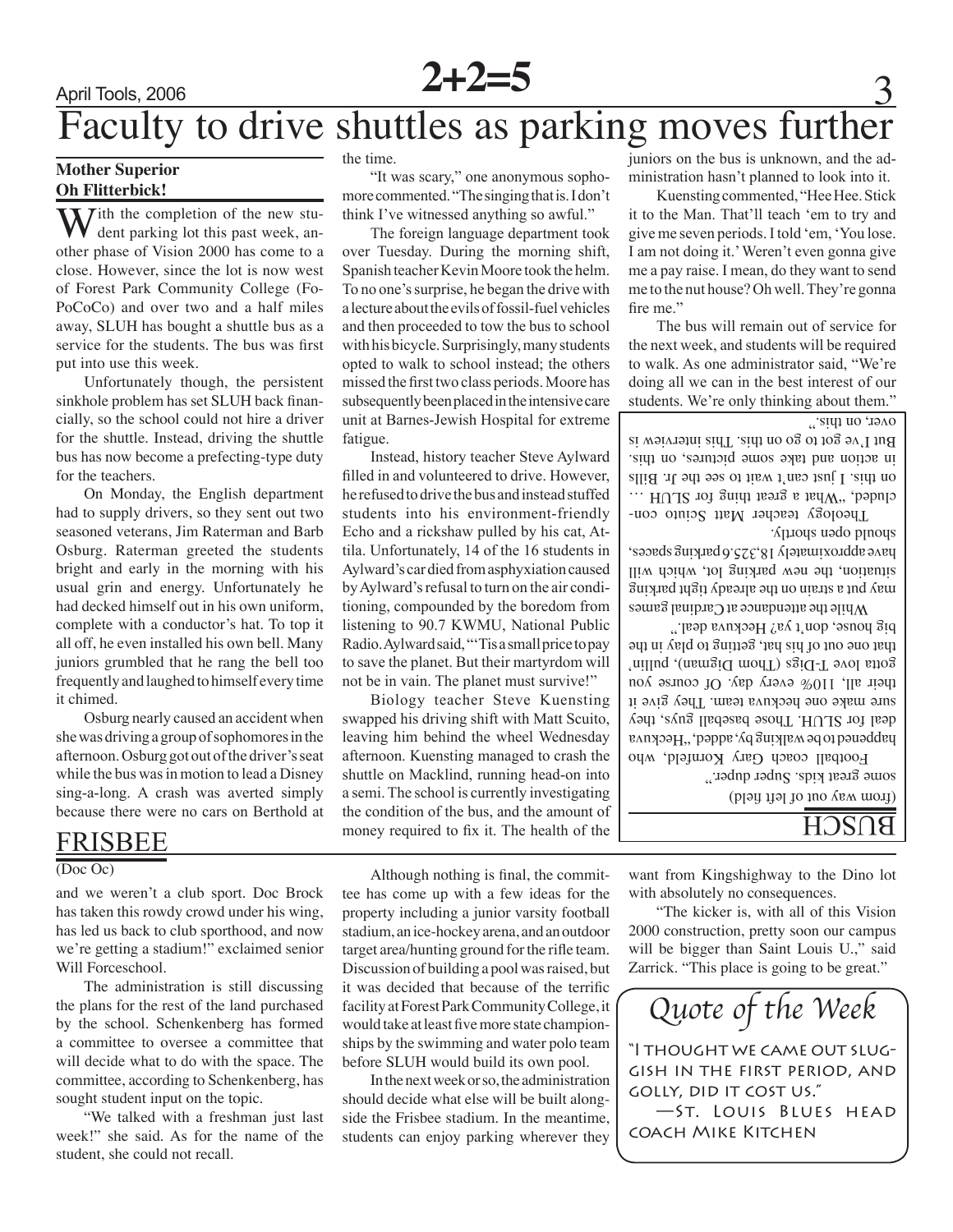## **Freedom is Slavery** Youse a fool, 2006 Kiosks installed throughout school, gross \$\$\$

#### **Buckinbardy Nematode**

The St. Louis U. High North Central Committee of Public Safety (NC-CPS) unveiled the installation of over 200 kiosks around the Backer Memorial over spring break this week. The kiosks, both manned and automatic, will officially open for business on Tuesday, April 18, but they have been selling coffee, snacks, school supplies, and personal items like steroids and Sudafed for the past week as part of a publicity campaign. This project is the first part of the Vision \$2 Billion (V2B) campaign to increase the financial security of SLUH.

 Although booths are present in every part of the school, not all of the kiosks offer the same goods, as the NCCPS hopes to maximize profits from the introduction of school-wide sales.

"SLUH is a rich, diverse, 99.99 percent white and Catholic school, so obviously, different constituencies will have different needs," NCCPS chairwoman Dona D. Scremey-Nate. "The stands have been strategically placed and supplied in order to

best address the needs of the students. For example, the junior hallway machines sell Ritalin, and others sell fuzzy slippers and teddy bears near the counseling office. In formulating this plan, (the NCCPS) made sure that it had something for every student."

In addition to the variance in vending stock, the NCCPS has also strategically decided not to place machines that are unlikely to have much patronage.

Scremey-Nate said, "(The NCCPS has) monitored traffic in areas all around the school and have included those findings in our plans. The chapel, obviously, will have no vending machines because its average student traffic is .3 people per hour. Also, while the computer lab certainly has many occupants, we've been observing them very carefully for the past three months, and they haven't actually moved yet, so there will not be any kiosks there either."

Student response to the kiosks has been mixed. Freshmen have generally not noticed the machines as the books stacked in their arms impede their vision … somewhat. However, juniors greeted the new arrivals with characteristic enthusiasm, having already destroyed 13 machines thus far, and

seniors were pleased that they no longer had to travel off campus for their daily needs.

Senior Dom Jacques said, "It's been a hassle driving off campus for vittles and then taking too long and missing a class or two. Sometimes teachers even notice and that gets kind of weird. But this way, I can just walk out of class and get a burger or something, instead of having to bring it from lunch. It's great."

There has been relatively little opposition to the new kiosks. Early last week, the theology department had issued a signed letter criticizing the so-called "culture of greed" and "consumerist materialism" that this plan represents, but their office has since been converted into a religious trinket store, selling pentacles, tarot cards, and miscellaneous Harry Potter paraphernalia.

Although the kiosks have only been open for a week, total sales have already been estimated to have topped \$20,000 and are continuing to rise daily. However, because the NCCPS had been unsure of the success of the plan, an \$8,000, or 92.6 percent, increase in tuition has already been scheduled for next year to cover the cost of the kiosks.

**see KIOSKS, 6**

## ummings speaks out against V2K timeframe

#### **Captain Beefheart Thermos**

In a statement released on Saturday<br>
night, theology teacher Tom Cummings, n a statement released on Saturday S.J., expressed his "extreme displeasure" with St. Louis U. High's Vision 2000 expansion, especially the project's ten-year schedule.

"Back in '79, when we ... uh, I … built the football stadium, it only took about fifteen minutes," Cummings said. "I grabbed thirty physically dazzling young men, a dozen or so mules, and the Dalai Lama, and we went to work with nothing but our earlobes and an orange peeler. But with Vision 2000, the administration announces it's a ten-year deal. Ten years! That's absurd. It took God, what, seven days to create the universe and even got a day off, and it's going to take SLUH ten years to build a soccer field or two?"

Cummings, who several times reached Rumsfeldian levels of comically angry outbursts while giving his statement, offered to

assume command of Vision 2000, criticizing president David Laughlin's handling of the program.

"If I'm in put in charge, there won't be any of this sinkhole business, no construction crews and heavy machinery, or all that nonsense. All I need are a few strapping young lads willing to flock to my side, and together, with nothing but a few cans of Crisco, we shall create a utopia of high school athletic facilities and alumni reunion reception lobbies sponsored by Anheuser-Busch," Cummings pledged.

Asserting his presidential authority, Laughlin discreetly and quietly ignored Cummings' suggestions. He went on to label Cummings' proposals as "unrealistic," citing recent studies conducted by the University of California at Berkeley showing that the amount of teenage boys who can be categorized as "strapping young lads" has decreased exponentially since 1979.

"Where's (Cummings) going to get his work force," Laughlin wondered. "DeS-

met?"

Despite the apparent fallacies in Cummings' plan, it has been gaining widespread support among the student body. Sophomores and juniors have been especially drawn to Cummings' promises that they would no longer have to park in eastern Wyoming and be shuttled to school by camel, as has been the procedure since construction of the soccer stadium removed most of the student parking lot on Berthold Avenue.

"I'll get a water taxi or something real nice like that to bring (the sophomores and juniors) right to the front door," Cummings said.

 Seniors have also expressed a partiality to Cummings' plan. "Cummings is a sweet dude," senior Spud Kraftwerk said. "His class was so easy to sleep in. Plus, I'll be out of here in like, a month."

As for freshman, it seems that their support of Cummings' plan stems largely from the fact that their mommies have told them to do so.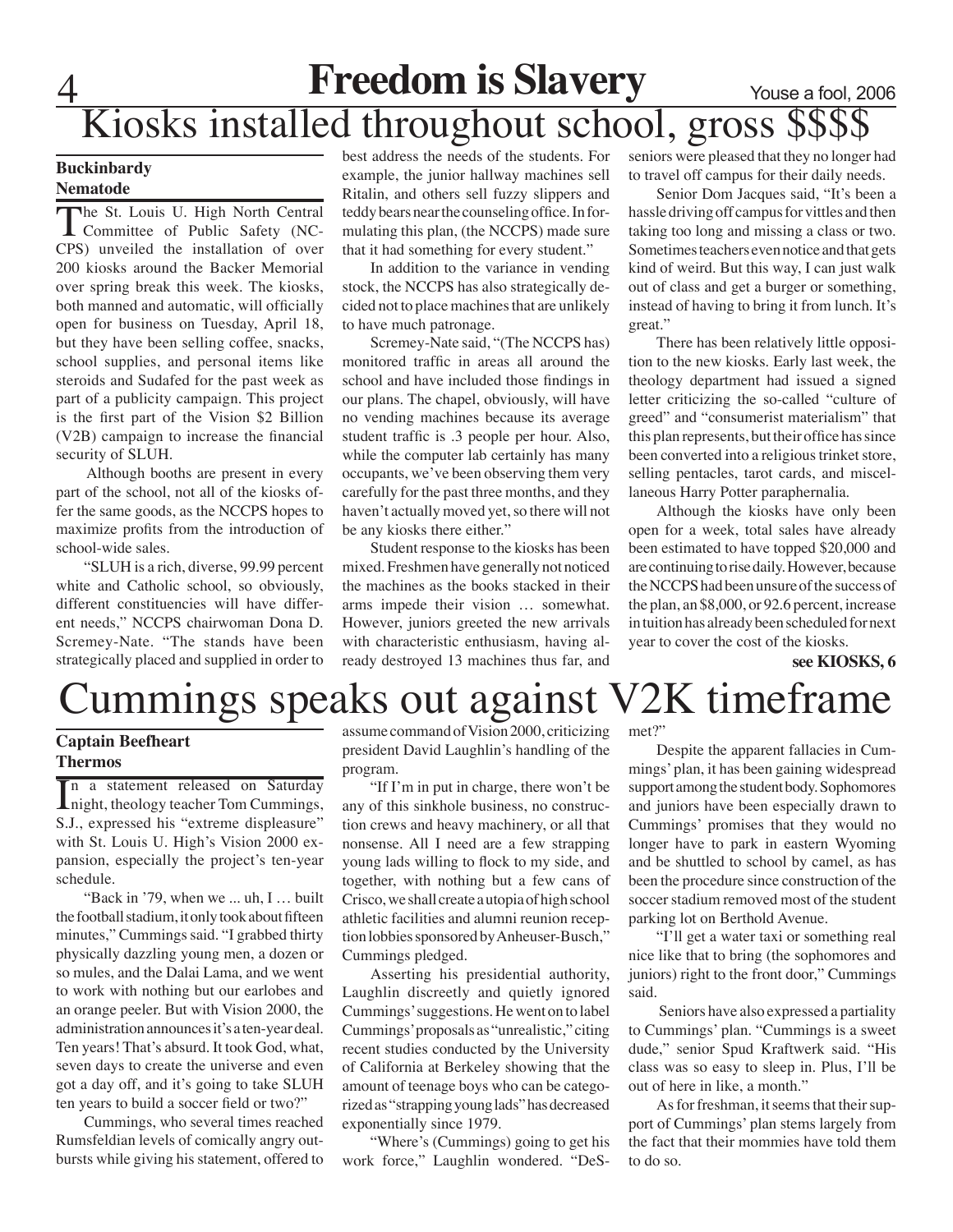### April Tools, 2006 **War is Peace**

## Missey clone enters *Prep News* office, causes havoc

#### **Eduardo**

#### **Raffle Rouser**

English teacher and *Prep News* daddy<br>Steve Missey successfully cloned himself last Thursday after school, realiz-

ing the worst nightmare of every student, teacher, and administrator at St. Louis U. High.

Missey hasn't revealed how he got cloned. However, it was discovered that science teacher by day and mad scientist by night Steve Kuensting had taken Wednesday and Thursday off to prepare for "a special project."

Thursday night, Missey told the *Prep News* staff that he had an "important errand" and would return in about an hour. As expected by the staff, Missey returned two hours later, except this

time, "Missey" was in fact the clone. Missey I had decided to have dinner at home with his family, sending Missey II instead to the *PN* office.

However, because the *Prep News* has had the delight of spending an average of twelve hours a week with Missey, it didn't take long for the *PN* staff to uncover the truth.

"The minute he came, I noticed something was wrong," Features Editor Seth Clampett insisted. "He hardly reacted when I picked up his Nalgene water bottle, took the cap off, and drank it; he didn't even get out of 'his zone' from reading an article. So, I threw water in his face. Here's where I knew



**Missey I talks to Missey II in the Prep News office.**

something wasn't right. The real Missey would have thrown me to the ground and assaulted me like he did last fall, but this guy just smiled and asked for some paper towels to dry his face."

Editor Brian Krebs added, "I had a break from laying out so I decided to go after Missey. First, I started out with the 'You're old' bit. He hates that stuff. Then, I decided to introduce the Missy Elliott rap

I had been working on. … That did not go well." Indeed not. Upon hearing Krebs tell Missey to "pass dat dutch" and "get low," an enraged and screaming Missey dumped all of Krebs' books out of the second floor office window.

"At that point, I was like, 'Dude, the Miss is being hellas funk.' … Well, I don't think he liked that either because at that point he grabbed my iPod and cell phone and threw them against the wall," Krebs said.

Missey II also turned out to be a much more aggressive debater then Missey I, turning his conversations with office belligerent Photo Editor Kyle Kloster violent. Kloster, a long believer in the ironic ending of John Updike's short story was beaten down

by an overbearing Missey II rebuttal.

Shaking and on the verge of tears, Kloster whispered, "I was bored, so I decided to rehash the whole 'Is *A&P* comic or ironic?' dispute. Usually he just allows me to ignore blissfully the arguments he's right about, but this time he stood up grabbed me by hair and started screaming in my face that I was 'an idiot to believe that there were any ironic **see TIMES TWO, 6**

### Frisbee club gets stadium as part of V2K

#### **Elliot Davis You Paid For It**

As construction crews put the finishing<br>touches on the new baseball field, soccer field, and track, St. Louis University High School has finalized plans for a brand new Ultimate Frisbee stadium. The school has purchased all that is left of the neighborhood between the existing campus and Kingshighway Boulevard for the new stadium.

"The acquisition really serves two purposes," Director of Facilities Patrick Zarrick said. "A, we are finally rewarding the Ultimate Frisbee team with a much needed stadium. Number two, it will stop all of the complaints from the neighbors about students parking there. No neighbors equals no complaints. And, here's the kicker: it only costs a couple thou," he finished with a sly grin.

The stadium will be located just east of the proposed site of the Student Life Center. The Frisbee team originally asked that it be a grass playing surface for a truer feel and a softer landing surface for their "wicked lay-outs." However, after realizing how incredibly cool artificial turf looks and how much more expensive the turf costs, the team as well as the administration decided to splurge on a third artificial turf field.

"Well, we figured we already have two turf fields, why not make it an even-numbered three?" Athletic Director Dick Wehner said. "Plus, I love watching the little rubber pieces fly up when the kids run on it."

As suggested by school nurse Scott Gilbert, the field will be equipped with electric coils under the turf to heat up or cool down the playing surface, depending on the temperature,

"Always looking out for the safety of our students," Gilbert said.

In addition, construction crews will dig for a place to install the new bleachers, which will be partially underground.

"We've really gotten into this new idea of putting the bleachers on an even level with the field. I mean, it's not like spectators would want to see the whole field while the game is going on," Wehner said. "Plus, we've toyed with the idea of creating a 'splash zone' where fans would be likely to catch some stray rubber heading their way," he finished.

All discussions of the necessity of the field aside, the Discbills are ecstatic about their new facility.

"It's really about time," junior Huck Dadisc said. "I mean, we have won second place at the state tournament the past two years. That's more than the football team, soccer team, or baseball team can say, and they all have their own fields."

"I'm just glad the Frisbee team is finally getting some respect around here. At this time last year, we didn't even have a moderator, **see FRISBEE, 3**